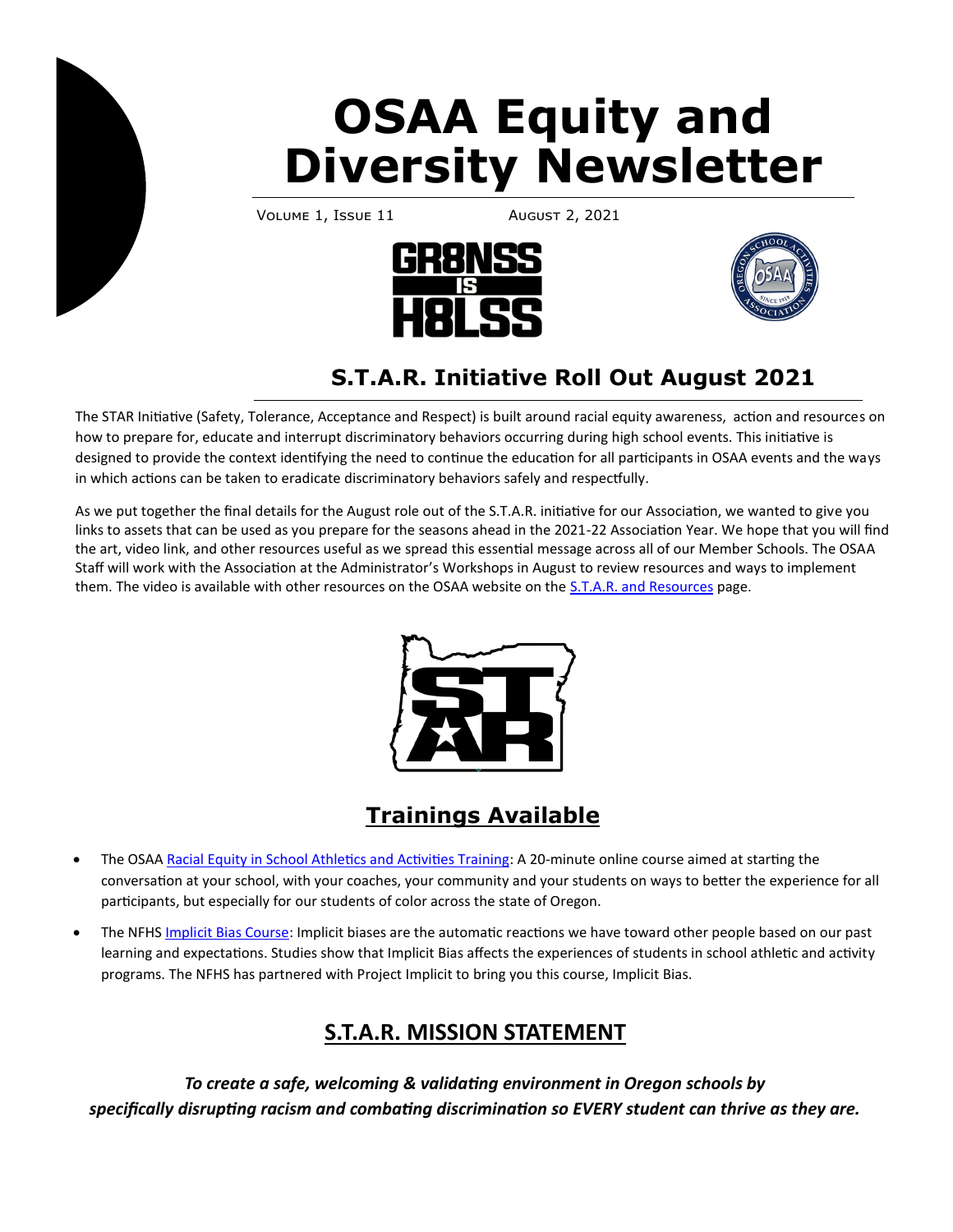#### **NFHS and OSAA Rule Assessment Process**

The OSAA staff has been working closely with the NFHS, the OSAA Equity and Diversity Committee, the OSAA Executive Board and other important stakeholders in assessing the cultural inclusiveness of various rules and policies. During the softball rule change process in the Spring of 2021, the OSAA submitted a proposal to the NFHS to allow hair beads to be worn while competing in softball. The proposal was accepted by both the softball rule change committee and the NFHS rules committee and the 2021-22 NFHS Softball rules will include the allowance of hair beads.

Dr. Karissa Niehoff has expressed her expectation for the NFHS to continue to evaluate playing rules to ensure both the safety of students as well as confirm the rule is inclusive of all students. Dr. Niehoff has stated the following in an article titled *Player Equipment Changes Highlight Softball Rules Changes; Rule Banning Beads in Hair Removed.*

"The NFHS, in its effort to be a learning organization and one that is founded on the basis of inclusion is striving to work with our young participants in our efforts to celebrate the beautiful diversity that continues to increase," said Dr. Karissa Niehoff, NFHS executive director, in a recent The NFHS Voice. "We are excited about that and want to support that. And while we will always strive to keep kids safe and keep games being played the way they were designed to be played, we do want to recognize the importance of a young person's identity." Full Article can be found here.

The OSAA researched all of the activities offered in their association regarding the rules that prohibit athletes from wearing hard hair adornments while participating. The activities that currently have NFHS rules that do not allow hard adornments include basketball, cheer, football, soccer, volleyball and wrestling. The OSAA worked with other rule governing bodies to determine where hard hair adornments were allowed. Volleyball and Cheerleading both have other rule governing bodies that allow for hard hair adornments to be worn. For basketball, football, soccer and wrestling there was no other rule developing organization that allowed for hard hair adornments to be worn while participating because of the risk the adornment could pose to both the player wearing the hair adornment and the players surrounding the player wearing the adornment. However, the OSAA Executive Board and the OSAA Equity and Diversity Committee has tasked the OSAA staff with continuing to research injury data as well as collaborate with the NFHS regarding whether or not hard adornments should be allowed in other activities where they are currently prohibited due to safety. An excerpt of the [OSAA Hair Adornment Executive Board policy](https://www.osaa.org/docs/handbooks/HairAdornmentBP.pdf) can be found on page 3 in this newsletter.



#### **Contact the OSAA**

Oregon School Activities Association 25200 SW Parkway Ave. Suite 1 Wilsonville, OR 97070 503-682-6722 Point of Contact K.T. Emerson—kte@osaa.org Peter Weber—peterw@osaa.org